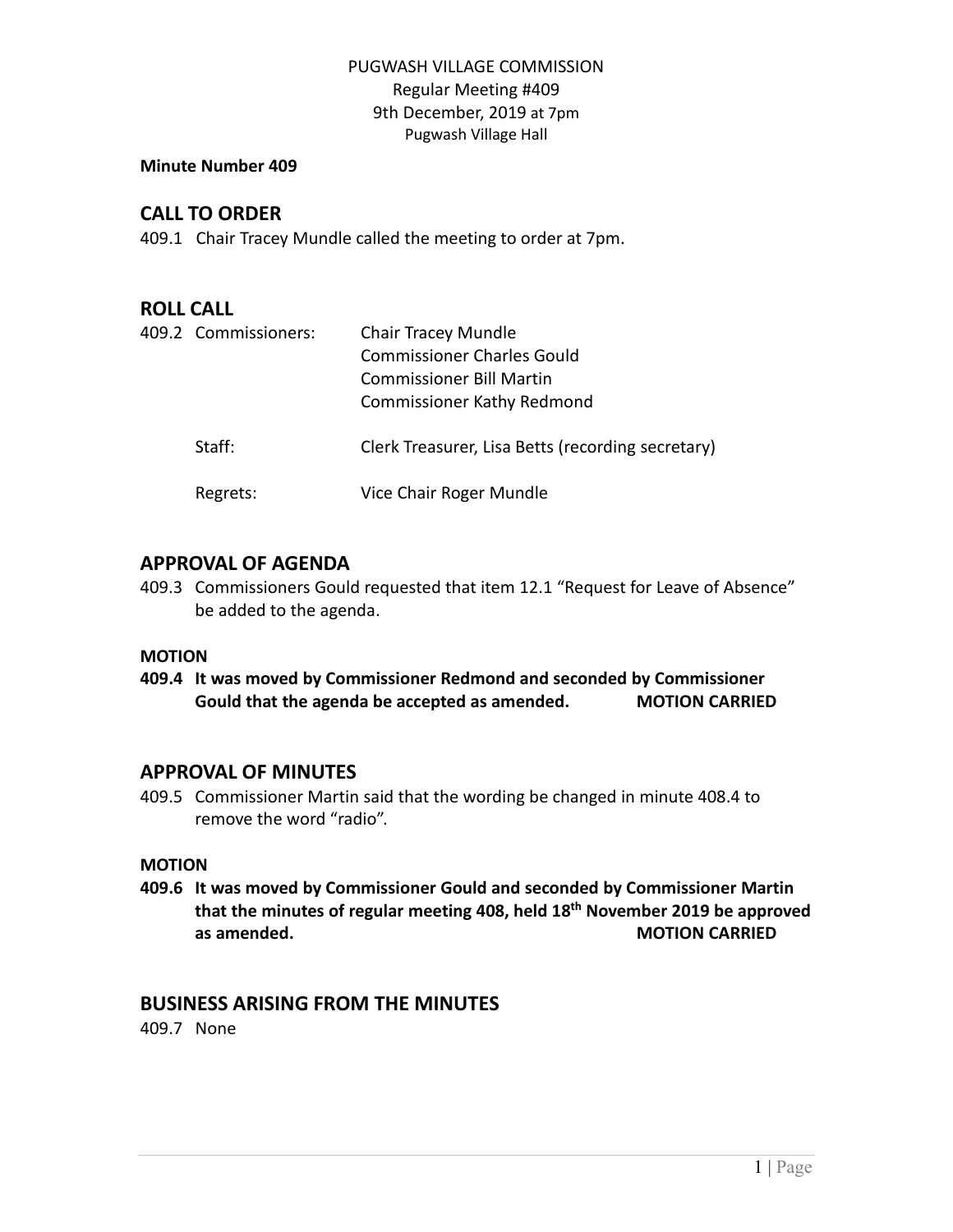#### **PRESENTATION**

409.8 None

### **CORRESPONDENCE**

#### **Nova Scotia Department of Justice**

409.9 Information and timelines on The Accessibility Act. Prescribed bodies (public sector bodies) must form accessibility advisory committee and have a plan in place. The communique relays that public bodies may form joint committees.

#### **MOTION**

**409.10 It was moved by Commissioner Martin and seconded by Commissioner Gould that a letter to the Municipality be sent requesting representation on their accessibility committee. MOTION CARRIED** 

### **COMMITTEE REPORTS**

#### **Clerk Treasurer's Report**

409.11 The Clerk reported that the insurance investigators will return to Pugwash to inspect storm damage to the seawall sustained during post tropical cyclone Dorian in September. Damage to the boardwalk has been established but the company had not understood that damage to the seawall resulted in a situation that a repaired boardwalk would be damaged again in the next severe storm without the protection of an adequately repaired seawall would provide.

Internet has been installed at the Harbourfront Centre. The C@P Site internet has been recently disconnected.

The financial report was presented. The Clerk will request the second installment of the Village tax levy. Not all seasonal employment has yet been allocated to the correct accounts.

#### **Pugwash Harbourfront Centre (PHC)**

409.12 The Clerk gave an update on the Temporary Borrowing Resolution. The paperwork should all be completed in the next couple of weeks.

Commissioner Martin said that the PHC should not have been reported as "closed" in the recent village newsletter as this suggests it is not available for use until next year. The building is not winterized and thus the backstage area is not open but the stage itself is still available. There was some discussion as to how and when the building should be available and when or how any fees for use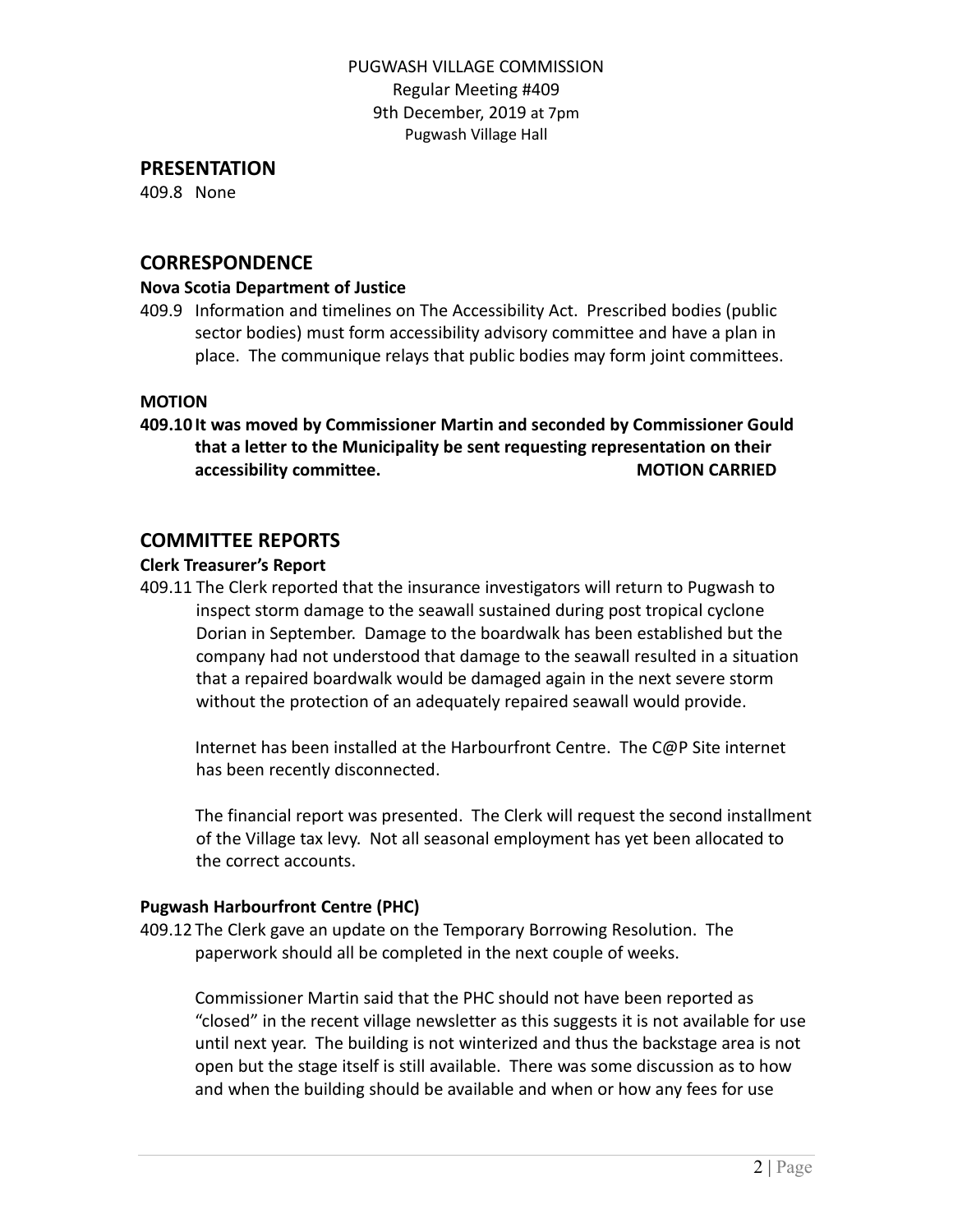could be applied to for-profit groups or rentals. Research a facility use policy is in progress. The Clerk asked that any inquiries be directed to her office.

#### **Communities in Bloom**

409.13 There was good local participation in Pugwash and area in the first annual "Festival of Lights". It is hoped the festival will continue and expand.

There will be a meeting January 3<sup>rd</sup> to start planning the "Great Pugwash Tree Blitz" with the idea of replacing at least 50 trees. There were many trees lost during post tropical cyclone Dorian.

The Clerk reported that the community Christmas tree was a blow down from the same storm and it took help from several members of the community to get it down, transported and back up again at the train station. There are hopes to find a tree to plant to eventually become a permanent community tree.

#### **Physician Recruitment & Retention**

409.14 Commissioner Martin reported that there has been no meeting of the committee recently. A physician and her family who were shown around Pugwash (and other communities) have chosen to settle in Tatamagouche. It is hoped that this will still have an indirect positive effect on Pugwash

# **MOTIONS**

409.15 None

# **NOTICE OF MOTIONS**

409.16 None

## **NEW OR OTHER BUSINESS**

409.17 Commissioner Gould read a resolution: Whereas I, Commissioner Charles Gould, will be absent from the Village for a period of time and whereas that time includes three consecutive regular commission meetings, therefore let be it resolved that the Pugwash Village Commission approve a leave of absence for January to March 2020 inclusive.

**MOTION**